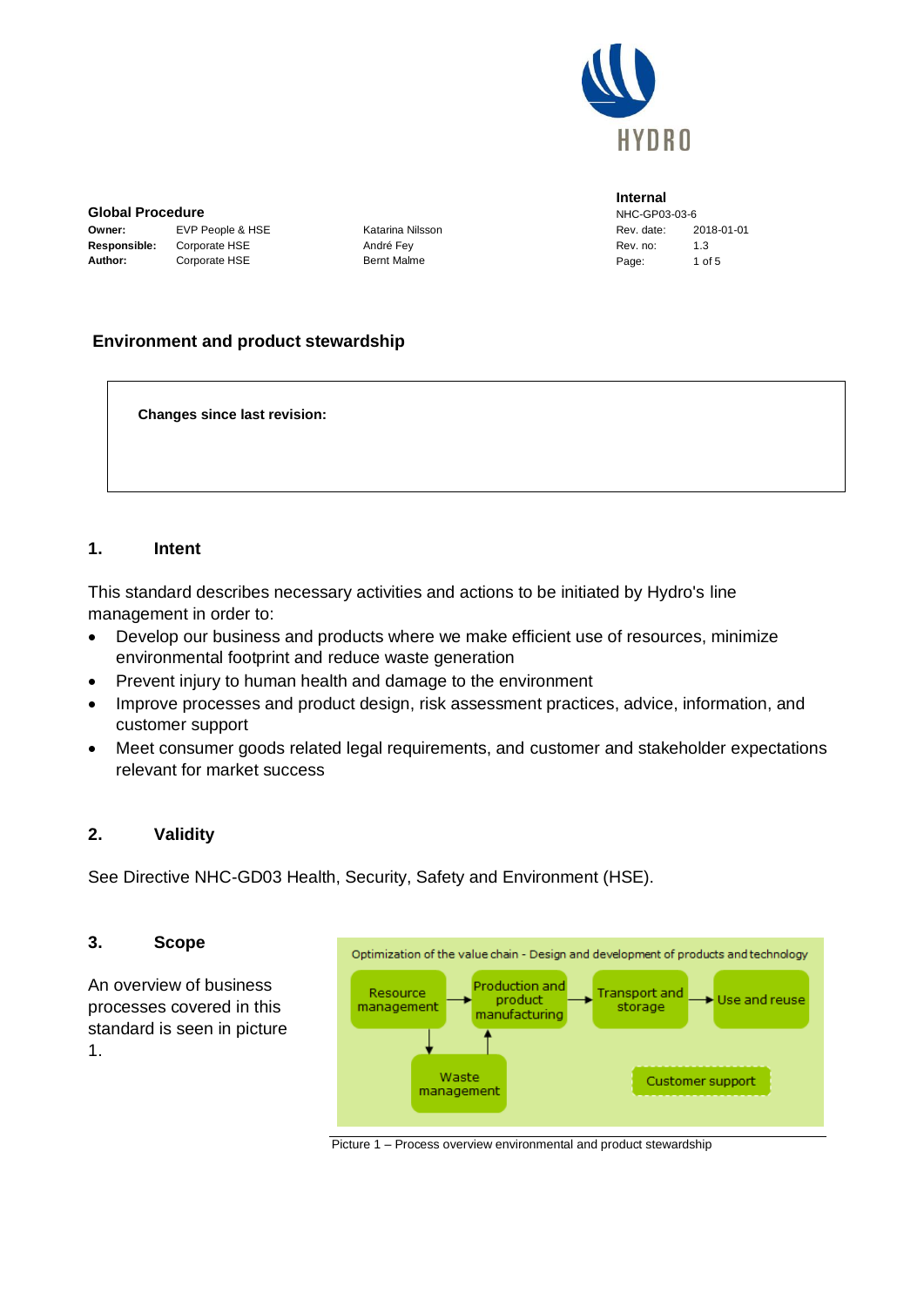**Internal** NHC-GP03-03-6 Rev. date: 2018-01-01 Rev. no: 1.3 Page: 2 of 5

### **4. Responsibility**

The Company's management shall ensure that local systems and procedures are in place to mitigate risk for non-compliance with legal requirements and objectives set in this corporate standard.

## **5. Requirements**

This chapter outlines the requirements to the different steps of the value chain

### **5.1 General**

The Line Management shall:

- For operations/activities maintain updated information on environmental performance and impacts, community health risks and impacts, functional aspects.
- For products maintain updated information on environmental and health risks, functional aspects, performance and customer satisfaction.
- Maintain updated information showing their main activities according to the annual action plan.
- Maintain records on long term legacy issues.
- Identify and address main environmental aspects for each production site.
- For operations and activities establish targets and strategies for short and long term improvements based on a risk assessed list of significant environmental and health aspects. An annual action plan shall describe how to achieve these targets.
- Ensure that production and products are in compliance with the regulatory framework in the territory where produced and/or used, including any required registration or authorization of products before they are placed on the market.
- For planned and manufactured products establish targets and strategies where need for improvements are identified based on a risk assessed list of significant environmental and health aspects. Annual action plan shall describe how to achieve these targets.
- Secure sufficient information to assess environmental aspects, legal requirements, customer -and other interested parties expectations. This information shall form the basis for a regular product value chain risk assessment by BA/Corporate identifying hazards to humans and environmental challenges in a lifecycle perspective.

This information shall enable that possible non-conformance and undesirable trends are detected and serve as basis for deciding on improvements**.**

# **5.2 Resource and material management**

The Line Management shall ensure: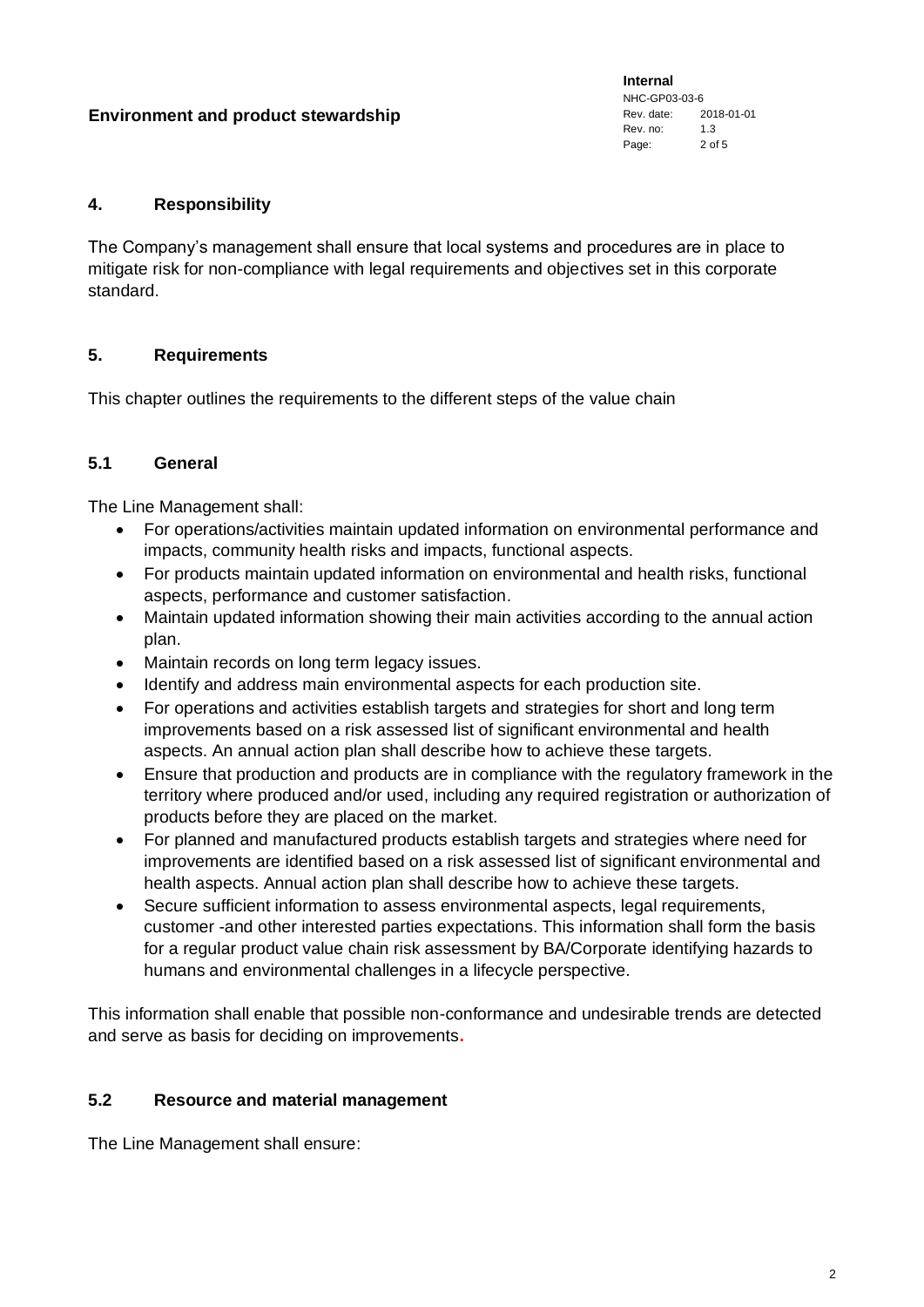**Internal** NHC-GP03-03-6 Rev. date: 2018-01-01 Rev. no: 1.3 Page: 3 of 5

That resource development is done according to Hydro's own policies on climate and biodiversity and internationally accepted standards such as International Finance Corporations performance standards.

That risk assessments are made and acceptance criteria set for all resources, including raw materials water and energy, when involved in resource development, extraction, purchasing, transport, storage, handling, use and waste management of resources.

The assessment shall be documented prior to:

- Exploration and extraction
- Development of energy resources
- Purchasing new raw materials and energy
- Entering into new frame agreements with suppliers of raw materials and energy
- Substitution of raw materials and energy

### **5.3 Production and product manufacturing**

For production / activities the line management shall:

- Carry out benchmarking studies against the Best Available Technique (BAT) where available, as a basis for technology and process improvements.
- Set longer term improvement targets and strategies for technologies and processes on order to minimize environmental footprint.
- Regularly review and update the knowledge both emissions/discharge and waste have on environment and health.
- Establish a long term land management strategy with the objective of maintaining the land avoiding legacies to be created.
- Apply Hydro's Climate and Biodiversity Policies.

The line management shall for product development systematically seek to:

- Map customers' needs enabling design/development of products with a minimum adverse health and environmental effect.
- Minimise material and energy use while at the same time maximise material and energy recovery throughout the entire life-cycle of products.
- Minimize waste and ensure satisfactory waste disposal**.**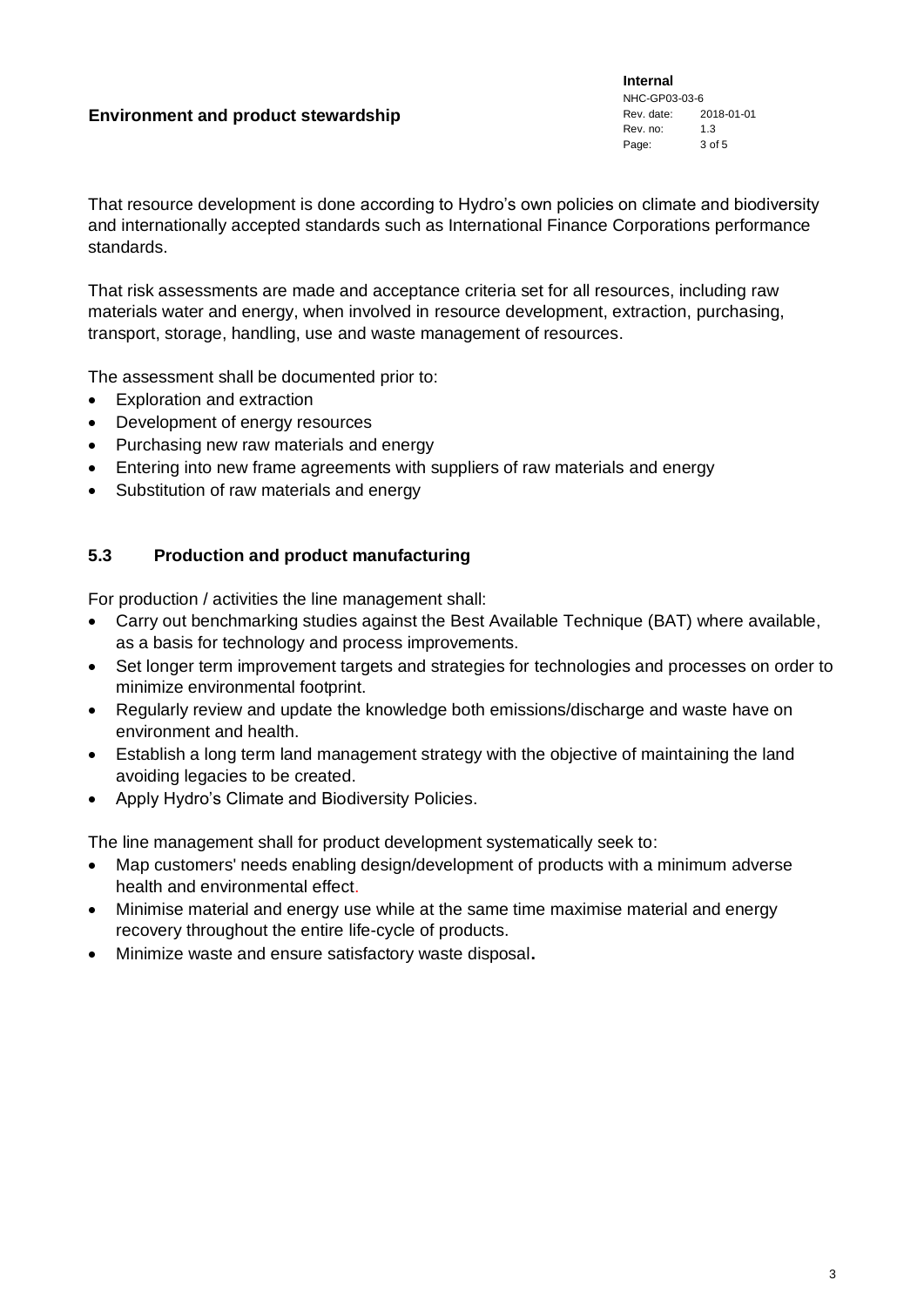**Internal** NHC-GP03-03-6 Rev. date: 2018-01-01 Rev. no: 1.3 Page: 4 of 5

#### **5.4 Waste management**

The Line Management shall:

- Strive to minimize waste and to apply methods minimising future long term liability
- Address waste management, waste disposal, material and energy recovery (reuse and recycling) occurring at all stages of the value chain of a product in a life cycle perspective.



• In resource extraction apply Best Available Technology with regard to safe disposal of materials including rehabilitation, monitoring and robust long term walk away solutions Directive 2008/98/EC

### **5.5 Transport and storage**

The Line management shall:

- Evaluate risk associated with transport and storage of resources and products.
- Based on the risk assessment ensure safe handling, storage and transport of resources, products and wastes providing relevant information relevant aspects in a suitable form to the parties involved.

# **5.6 Use and disposal of products**

The Line Management shall prior to placing any product on the market:

- Have sufficient knowledge about the health and environmental properties of all products to determine if they are subjected to classification and labelling in accordance with relevant regulations. All product knowledge shall be maintained in written documents;
- Evaluate risks resulting from manufacturing, storage, transport, handling, intended use and foreseeable misuse, and disposal of products;
- Establish systems to ensure that products are in compliance with the regulatory framework in the territory, including any required registration or authorization of products before they are placed on the market. In case of non-existing regulations in the territory, comparable practice to EU standards shall be used.
- Establish standards and systems for product specifications and product quality, and ensure that all deliveries are in compliance with these standards and legislation.
- For the relevant products, establish relevant information to customers about safe handling of post-consumer waste and ensure that it is provided in a format suitable for all customers.
- Have systems for how to control and minimize product risks throughout the entire life cycle.

#### **5.7 Customer expectations and support**

The Line Management shall: